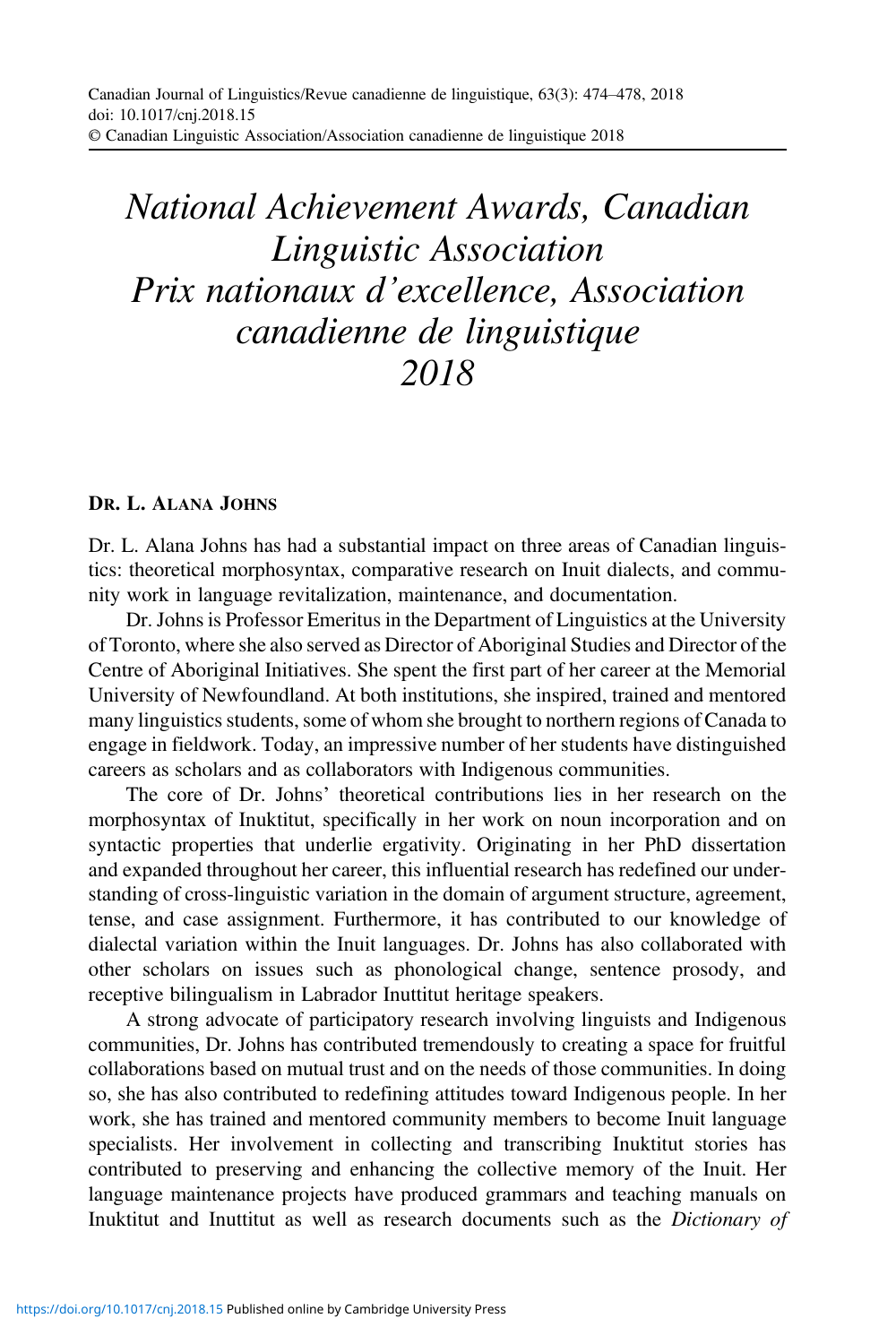Utkuhiksalingmiut Inuktitut Postbase Suffixes (co-authored with Jean Briggs and Conor Cook), which will be foundational to future revitalization efforts.

In sum, Dr. Johns has been a driving force in the study and promotion of the Inuit dialects of Canada. Her ongoing efforts to support language documentation and revitalization have enhanced the status of Indigenous languages and have contributed materially to the field of linguistics. We are very pleased to recognize her advocacy and inspirational work by awarding her the National Achievement Award of the Canadian Linguistic Association for 2018.

Les travaux de la professeure Alana Johns ont eu un impact important sur au moins trois domaines de la linguistique au Canada : la théorie morphosyntaxique, la recherche comparative portant sur les variétés de langues inuites, et le travail des communautés en matière de revitalisation, de maintien et de documentation des langues.

\*\*\*

La professeure Johns est Professeure émérite au Département de linguistique de la University of Toronto, où elle a aussi été directrice du programme des études autochtones et du Centre of Aboriginal Initiatives. Pendant la première partie de sa carrière, la professeure Johns a enseigné à la Memorial University à Saint-Jean, Terre-Neuve. Au cours de son travail dans ces deux institutions, elle a inspiré, formé et guidé un grand nombre d'étudiants et d'étudiantes en linguistique, à qui elle a donné la chance de participer au travail de terrain dans les communautés nordiques du Canada. Aujourd'hui, un nombre impressionnant de ses étudiants et étudiantes ont des carrières universitaires remarquables et travaillent en collaboration avec les communautés autochtones.

L'essentiel de la contribution théorique de la professeure Johns réside dans sa recherche sur la morphosyntaxe de l'inuktitut, plus spécifiquement ses travaux portant sur le phénomène d'incorporation des noms et ses travaux portant sur les propriétés syntaxiques sous-jacentes à l'ergativité. Cette recherche de première importance, qui a servi de fil conducteur à sa carrière, a contribué à redéfinir notre compréhension de la variation interlinguistique en matière de la structure argumentale, de l'accord, du temps, et de l'assignation du cas. De plus, ses travaux de recherche ont permis de mieux comprendre la variation dialectale dans les langues inuites. La professeure Johns a également collaboré avec d'autres chercheurs afin de faire progresser la recherche sur le changement phonologique, la prosodie de la phrase et le bilinguisme réceptif chez les locuteurs du Labrador dont l'inuttitut est la langue d'origine.

Fervente défenseure de la recherche participative impliquant les linguistes et les communautés autochtones, la professeure Johns a grandement contribué au développement d'un espace qui permet des collaborations fructueuses, fondées sur la confiance mutuelle et les besoins des communautés. Ce faisant, elle a contribué à redéfinir les attitudes à l'égard des Autochtones au Canada. Elle a aussi formé et guidé des membres de la communauté afin qu'ils deviennent des spécialistes de la langue inuite. Son engagement dans la cueillette et la transcription de contes et de récits en inuktitut a grandement contribué à préserver et à enrichir la mémoire collective du peuple inuit. Ses projets portant sur le maintien de la langue ont permis de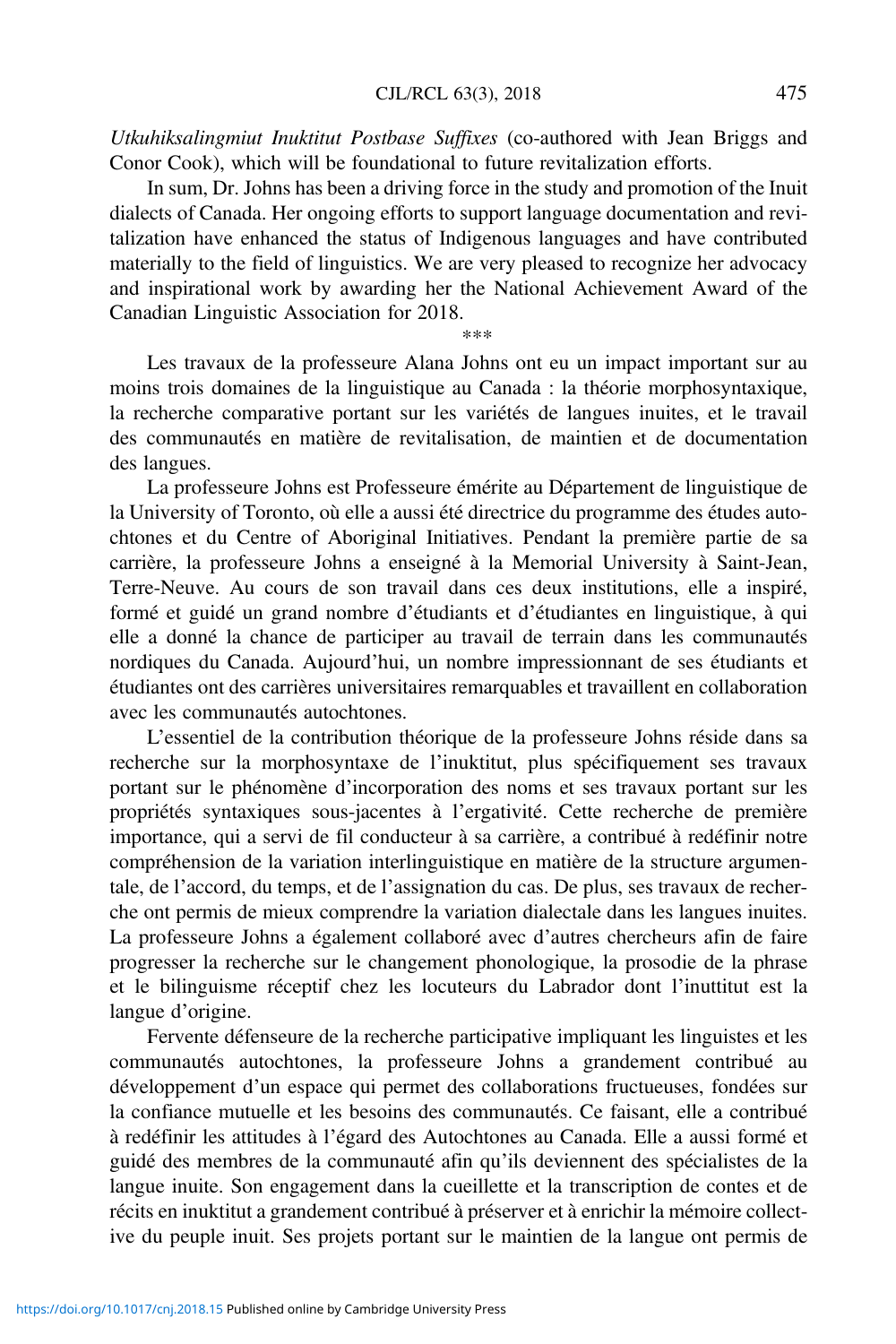développer des grammaires et des manuels d'enseignement de l'inuktitut et de l'inuttitut, ainsi que des documents de recherche, tel le Dictionary of Utkuhiksalingmiut Inuktitut Postbase Suffixes (en collaboration avec Jean Briggs et Conor Cook), qui sont essentiels aux efforts de revitalisation présents et à venir.

En somme, la professeure Johns a été une force motrice dans l'étude et la promotion des dialectes inuits du Canada. Ses efforts soutenus en matière de la documentation et la revitalisation ont renforcé le statut des langues autochtones au Canada et ont été des plus profitables à la linguistique en tant que science. Nous sommes heureux de pouvoir rendre hommage à l'engagement et au travail inspirant de la professeure Johns en lui décernant le Prix national d'excellence de l'Association canadienne de linguistique pour l'année 2018.

## DR. LORNA WANOSTS'A7 WILLIAMS

The work of Dr. Lorna Wanosts'a7 Williams has had a significant impact on policy and practice relating to Canada's Indigenous languages. Her research on the Indigenous languages of British Columbia, her home province, has been widely disseminated across Canada, both within and beyond the university context.

Dr. Williams is Professor Emeritus at the University of Victoria, where she held the Canada Research Chair in Indigenous Knowledge and Learning, a joint appointment between the Department of Linguistics (Faculty of Arts) and Indigenous Education (Faculty of Education). Perhaps her greatest legacy at that institution is the conceptual foundation that she provided to Indigenous language education. Her inspirational approach to community research and consultation, to program and curriculum design, and to networking led to the creation of four laddered programs in Indigenous Language Revitalization: a diploma, a Bachelor's degree, a graduate certificate, and a Master's degree. These academic programs were the first in Canada, and similar programs are now being established at other Canadian universities.

Her colleagues describe Dr. Williams as an "extraordinary mentor" and a "visionary". An important theme in her work is documenting the value of Indigenous languages for all Canadians. She addresses questions of how academics and non-academics can conduct research together in ways that are supportive of community goals, that incorporate Indigenous epistemologies and methods, and that support Indigenous languages. She reminds researchers about their responsibilities to the communities and lands where the languages are spoken and to the voices of the community partners with whom they work. Dr. Williams' insights and compassion have inspired and guided many linguists in their research. One of her first collaborations with other linguists was the creation of an orthography for Ucwalmicwts (Lil'wat language), which is her first language.

Outside the university context, Dr. Williams has held positions with the Vancouver Board of Education, the British Columbia Ministry of Education and the First Peoples' Cultural Council; in these positions, she has worked to bring about positive change in public policy regarding Indigenous languages and Indigenous language education. Her many awards include an honorary Doctor of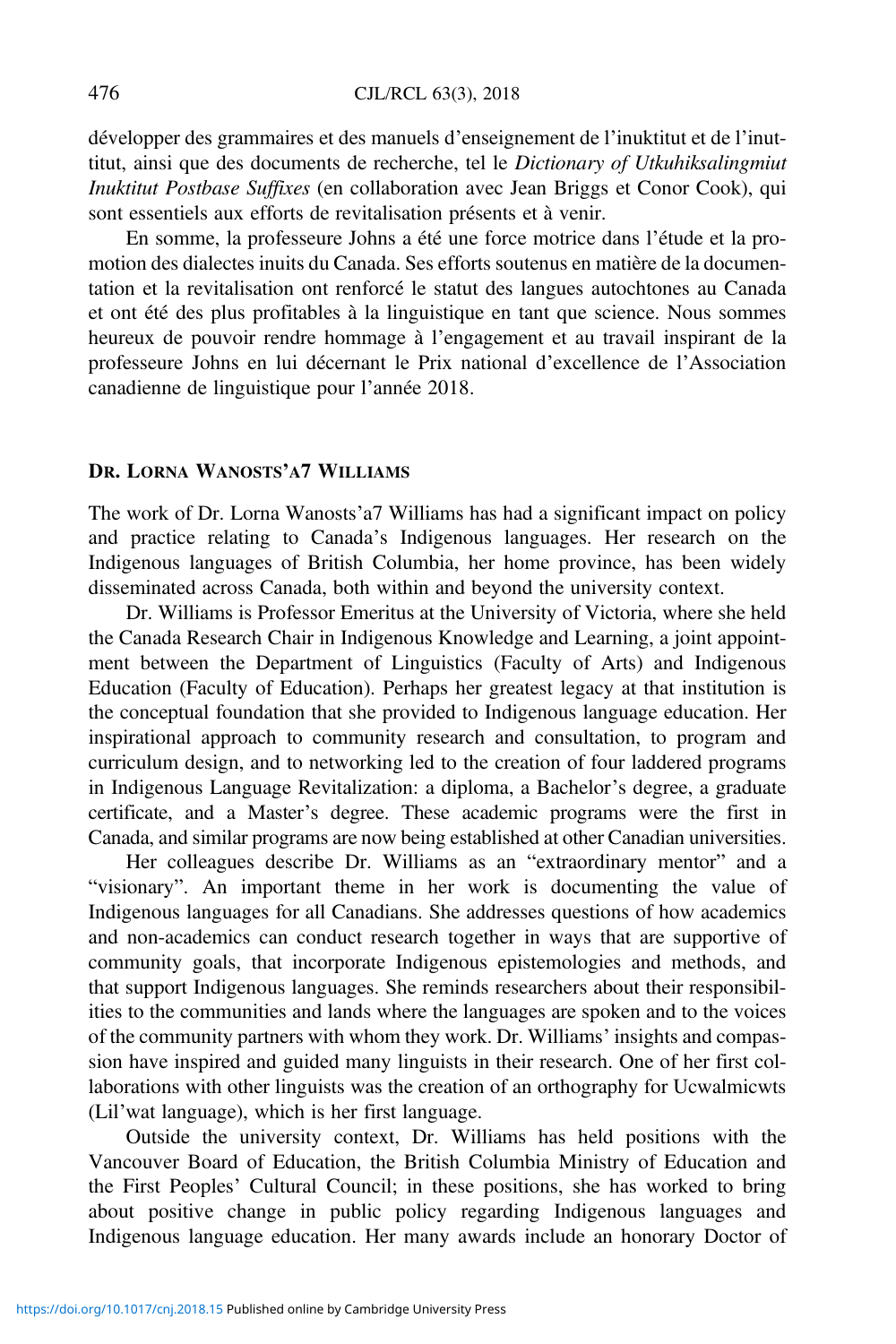Laws from Simon Fraser University, two Queen Elizabeth II Jubilee Medals, the Order of British Columbia and the Indspire Award in Education.

Dr. Williams has offered linguists a soulful and respectful way forward in linguistic research. She reminds us that our research has links to Indigenous language education, to public policy, and to reconciliation. For these reasons, she is highly deserving of the honour of the National Achievement Award of the Canadian Linguistic Association for 2018.

\*\*\*

Les travaux de la professeure Lorna Wanosts'a7 Williams ont eu un impact significatif sur les politiques et les pratiques relatives aux langues autochtones au Canada. Ses travaux portant sur les langues autochtones de la Colombie-Britannique, sa province natale, ont été largement diffusés à l'échelle du Canada, et sont bien connus tant des chercheurs universitaires que des intervenants à l'extérieur des milieux universitaires.

Williams est professeure émérite à la University of Victoria où elle a été titulaire de la Chaire de recherche du Canada sur la connaissance et l'apprentissage chez les Autochtones, une nomination conjointe du Département de linguistique (Faculté des Arts) et du programme en éducation autochtone (Faculté d'éducation). Sa plus grande contribution à cette institution est d'avoir fourni à l'enseignement des langues autochtones de solides bases conceptuelles. Son approche inspirante à l'égard de la recherche et de la consultation en milieu communautaire, au développement des programmes et des cursus ainsi qu'au réseautage a permis la mise sur pied de quatre niveaux de programmes en revitalisation des langues autochtones : le diplôme, le baccalauréat, le certificat d'études supérieures et la maîtrise. Ces programmes universitaires ont été les premiers dans ce domaine au Canada, et des programmes semblables sont aujourd'hui en voie d'être mis en place dans d'autres universités canadiennes.

Ses collègues voient en la professeure Williams une mentore extraordinaire et une véritable visionnaire. Un aspect important de son travail consiste à documenter la valeur des langues autochtones pour l'ensemble des Canadiens. Elle s'intéresse à des questions qui permettent de comprendre comment les universitaires et les non-universitaires peuvent, ensemble, faire avancer la recherche de manière à appuyer les objectifs de la communauté, à incorporer les épistémologies et les méthodes autochtones et à renforcer les langues autochtones. Elle rappelle aux chercheurs et chercheures qu'ils ont une responsabilité envers les communautés et les territoires sur lesquels les langues autochtones sont parlées, ainsi qu'envers les partenaires de la communauté qui travaillent de concert avec eux. La perspicacité et la compassion de la professeure Williams ont inspiré et guidé de nombreux linguistes dans leurs travaux de recherche. L'une de ses premières collaborations avec des collègues linguistes a permis le développement d'un système d'orthographie pour l'Ucwalmicwts (la langue traditionnelle de la nation Lil'wat), qui est sa langue maternelle.

À l'extérieur du milieu universitaire, la professeure Williams a occupé des postes au sein du Vancouver Board of Education, du British Columbia Ministry of Education et du First Peoples' Cultural Council. Elle a oeuvré dans ces instances